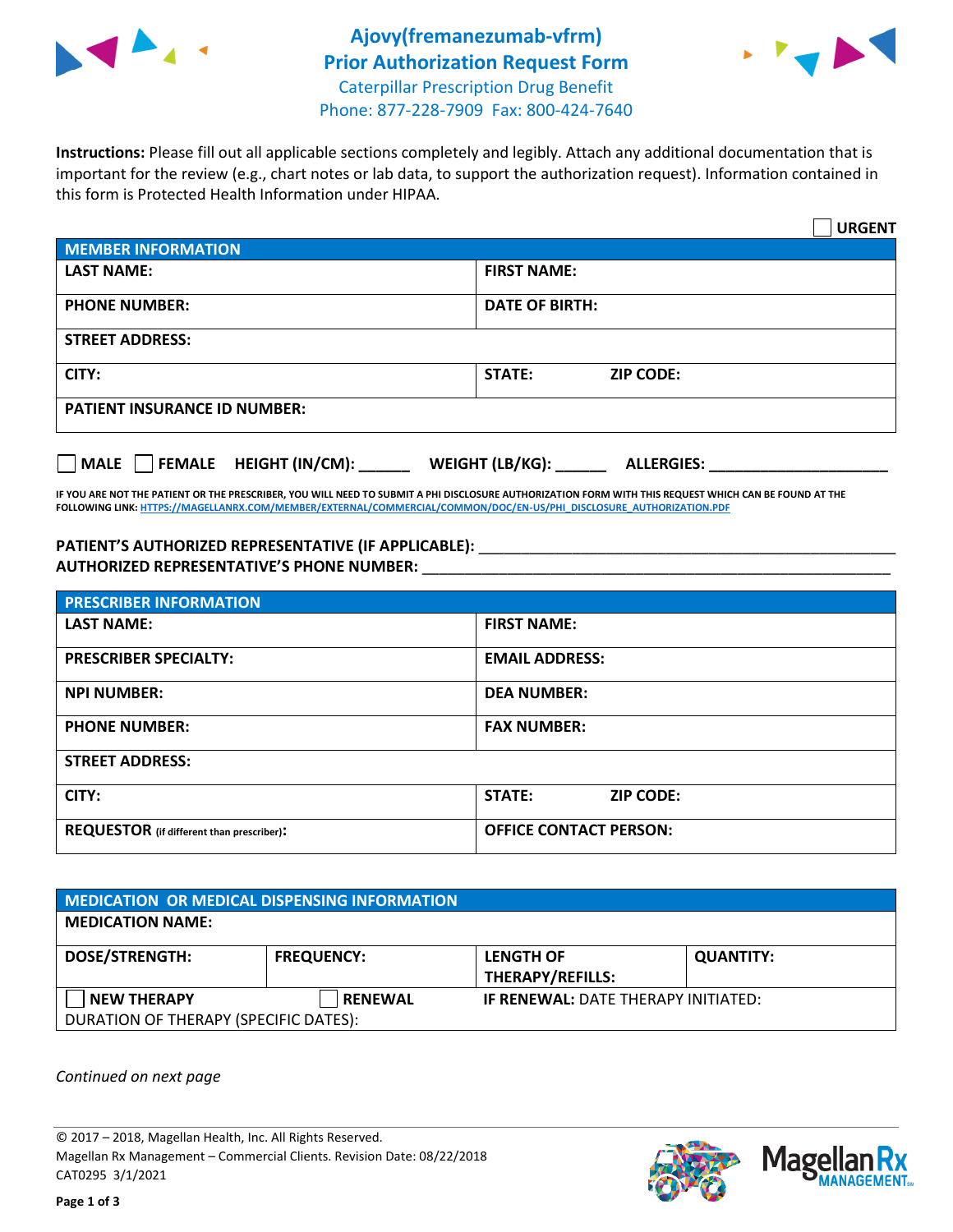



| MEMBER'S LAST NAME: NAME: NAME AND A SERIES OF THE SERIES OF THE SERIES OF THE SERIES OF THE SERIES OF THE SERIES OF THE SERIES OF THE SERIES OF THE SERIES OF THE SERIES OF THE SERIES OF THE SERIES OF THE SERIES OF THE SER                                                                                                | <b>MEMBER'S FIRST NAME:</b>                                                                                     |                                                       |  |  |
|-------------------------------------------------------------------------------------------------------------------------------------------------------------------------------------------------------------------------------------------------------------------------------------------------------------------------------|-----------------------------------------------------------------------------------------------------------------|-------------------------------------------------------|--|--|
|                                                                                                                                                                                                                                                                                                                               | 1. HAS THE PATIENT TRIED ANY OTHER MEDICATIONS FOR THIS CONDITION?                                              | YES (if yes, complete below)<br><b>NO</b>             |  |  |
| <b>MEDICATION/THERAPY (SPECIFY</b><br>DRUG NAME AND DOSAGE):                                                                                                                                                                                                                                                                  | <b>DURATION OF THERAPY (SPECIFY</b><br>DATES):                                                                  | <b>RESPONSE/REASON FOR</b><br><b>FAILURE/ALLERGY:</b> |  |  |
| <b>2. LIST DIAGNOSES:</b>                                                                                                                                                                                                                                                                                                     |                                                                                                                 | <b>ICD-10:</b>                                        |  |  |
| $\square$ Episodic migraine<br>□ Chronic migraine<br>□ Other diagnosis: ________________________ICD-10______________________________                                                                                                                                                                                          |                                                                                                                 |                                                       |  |  |
| PRIOR AUTHORIZATION.                                                                                                                                                                                                                                                                                                          | 3. REQUIRED CLINICAL INFORMATION: PLEASE PROVIDE ALL RELEVANT CLINICAL INFORMATION TO SUPPORT A                 |                                                       |  |  |
| <b>Clinical Information:</b><br>Is patient using drug as a part of a clinical trial? $\Box$ Yes $\Box$ No                                                                                                                                                                                                                     |                                                                                                                 |                                                       |  |  |
| <b>Initial Request:</b>                                                                                                                                                                                                                                                                                                       |                                                                                                                 |                                                       |  |  |
|                                                                                                                                                                                                                                                                                                                               | Has the patient had at least 4 migraine days per month? $\Box$ Yes $\Box$ No Please submit chart documentation. |                                                       |  |  |
|                                                                                                                                                                                                                                                                                                                               | Is the prescriber a neurologist or has UCNS accreditation in Headache Medicine? $\Box$ Yes $\Box$ No            |                                                       |  |  |
| Is the prescriber board certified in pain management? $\Box$ Yes $\Box$ No                                                                                                                                                                                                                                                    |                                                                                                                 |                                                       |  |  |
| Has the patient tried at least two(2) migraine preventive treatment categories? $\Box$ Yes $\Box$ No Please submit chart<br>documentation with dates of service.<br>□ Beta Blocker<br>□ Anti-depressant<br>□ Anti-epileptic (excludes benzodiazepines)<br>□ Ca++Channel Blocker                                               |                                                                                                                 |                                                       |  |  |
| Has the patient been evaluated for overuse headache due to triptans, ergot derivatives, opioid analgesics, non-<br>opioid analgesics and combination products? $\Box$ Yes $\Box$ No                                                                                                                                           |                                                                                                                 |                                                       |  |  |
| <b>Renewal Request:</b><br>Please submit chart documentation showing a positive clinical response, as demonstrated by the presence of at<br>least one of the following since starting Ajovy: decreased migraine frequency AND/OR decreased migraine severity<br>AND/OR improved daily functioning on the part of the patient. |                                                                                                                 |                                                       |  |  |
| Are there any other comments, diagnoses, symptoms, medications tried or failed, and/or any other information the<br>physician feels is important to this review?                                                                                                                                                              |                                                                                                                 |                                                       |  |  |
| Please note: Not all drugs/diagnosis are covered on all plans. This request may be denied unless all required                                                                                                                                                                                                                 |                                                                                                                 |                                                       |  |  |

information is received.

© 2017 – 2018, Magellan Health, Inc. All Rights Reserved. Magellan Rx Management – Commercial Clients. Revision Date: 08/22/2018 CAT0295 3/1/2021